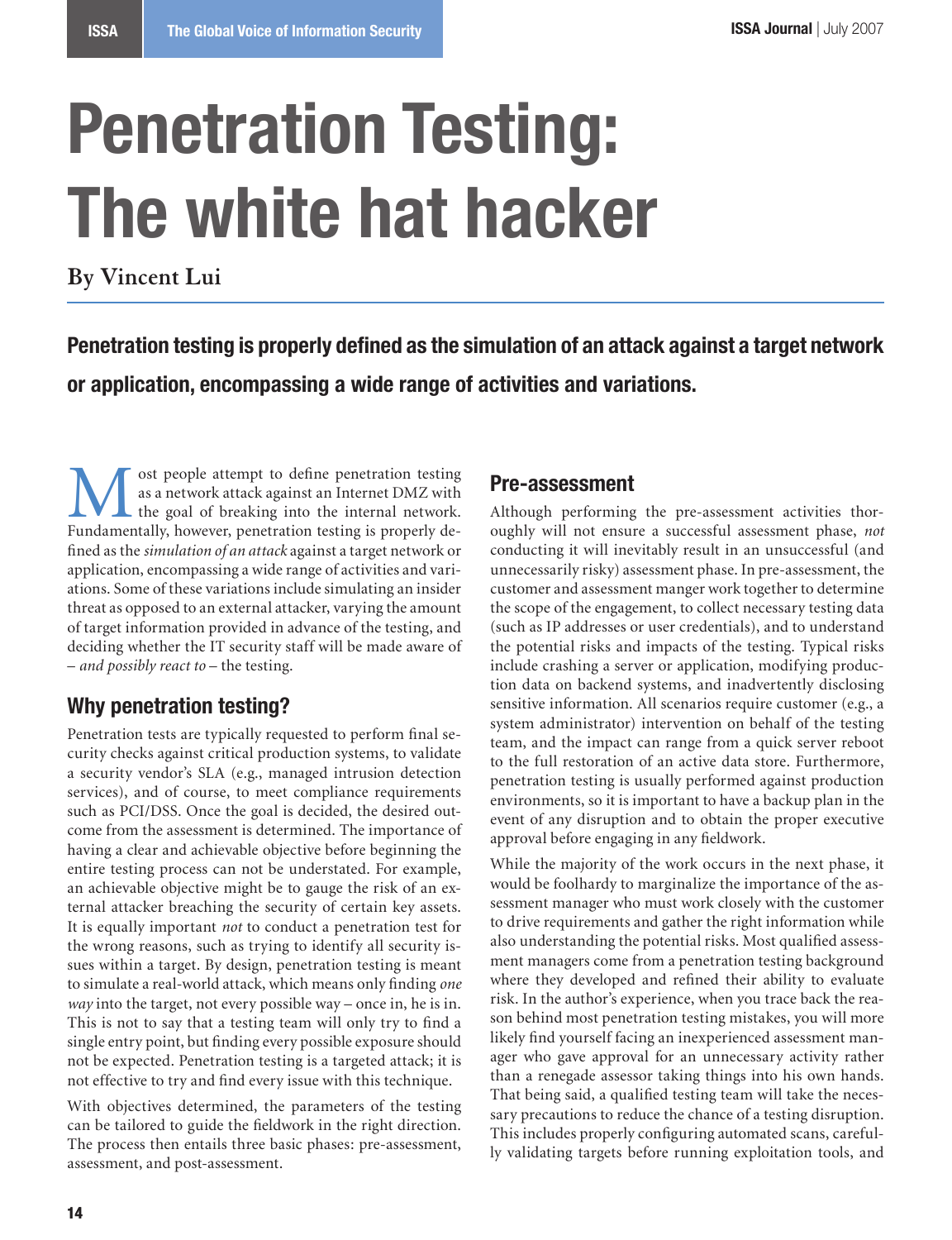simply being extremely careful when performing manual testing.

Length of testing times can vary widely, depending on the criticality of the assets being tested and the project budget. Any system can be compromised given enough time. A good rule of thumb is "two people, two weeks" for more critical engagements and just one week for less important assets.

Finally, the manager should also review the scope and the testing parameters with the team before beginning fieldwork. Once this is accomplished the assessment team can begin the fun part – trying to break in!

## **Assessment**

The customer and assessment manger now take a back seat – other than handling project status updates and any escalation that may arise from testing.

It is common practice for testing teams to provide a 24-hour notification window if critical issues are discovered which require immediate remediation. For example, upon discovering a web page containing the company's entire directory and personal information, the team would immediately notify the customer to remove it. This situation is a perfect scenario because removing the exploit does not affect the team's ability to test and continue exploiting. However, if the vulnerability was a missing patch that allowed remote exploitation of a critical server, they could (1) exploit the issue, (2) collect all the data they needed, (3) setup a means of regaining access not through the missing patch, and then (4) notify the customer. This allows the team to continue simulating real world activities and close the critical gap at the same time.

In addition to helping the continuity of the testing, the 24 hour notification window gives the testing team some leeway to determine if a critical issue really is "critical" and take into account any mitigating factors. Generally, however, testing teams notify as quickly as possible. Unless an extremely compelling business case exists otherwise, this should always be required.

#### **The fun begins**

The team kicks-off the assessment by reviewing all provided documentation before starting any passive information gathering. This may include querying third party IP registrars for targeting data and the popular Google hacking techniques. Next, the active information gathering process begins by employing techniques known to elicit rich target information such as DNS zone transfers and limited port scanning of IP ranges. At the same time, the testing team will attempt to fingerprint any available platforms and services. This type of scanning and fingerprinting can result in detailed operating system information as well as open services and their specific versions. An example port scan may reveal that WU-FTPD

version 2.6.0 is running on a Linux server or that a web server is running IIS/5.1 over Windows XP Professional. Information gathering, limited port scanning, and fingerprinting activities create a basic attack surface (or map) of the target environment, which can be analyzed by the testing team to identify potential targets. A common technique is to identify already known vulnerabilities in running services such as the SITE EXEC overflow exploit against WU-FTPD 2.6.0,<sup>2</sup> which is available in popular open-source penetration testing tools.<sup>3</sup> Based on the available services, the team may also attempt to identify any system misconfigurations or perform light brute-forcing against services such as FTP or telnet.

If low-impact testing does not yield any viable exploitation paths, the team may elect to conduct noisier information gathering techniques including more comprehensive port scanning, which is usually performed with automated vulnerability scanning tools. This process includes performing the scanning and fingerprinting to create a map of the attack surface and then comparing the map against a database of known vulnerabilities. Based upon configuration, the scanner may also attempt limited brute-forcing or attempt to identify misconfigurations. While automated scanners provide a definite speed and convenience advantage, the downside is that they are prone to false positives and, worse, false negatives. As a result, any automated scan results must be manually verified to ensure their accuracy. On the flip side, automated scanning tools can be used effectively depending on the qualifications of the penetration tester.

Any penetration tester should be able to take automated scan results and validate them – making a best effort to vet each potential issue. More qualified penetration testers possesses a depth and breadth of knowledge that can aid in more accurately validating any identified issues. More knowledge, however, has its limits. What makes the best penetration testers stand head and shoulders above the rest is the talent to synthesize several pieces of disparate information and produce meaningful relationships. From the volumes of information, the best testers can *visualize the paths* through each environment and know what will be required to systematically test, leverage, and chain together the issues to successfully compromise the target. This is not unlike a chess grandmaster who has the ability to examine a board and immediately know the next move. It is in creating these potential exploitation paths where automated tools fail miserably. So while you may be able to replace fair and good assessors with more accurate checks, you will never be able to replace the best assessors.

Once the testing team has validated the automated scan results and developed potential attack vectors, the team will systematically begin evaluating each path, constantly updat-

http://osvdb.org/displayvuln.php?osvdb\_id=11805

http://www.metasploit.com

http://johnny.ihackstuff.com/ghdb.php

http://www.blackhat.com/html/bh-usa-07/bh-usa-07-speakers.html#Moore